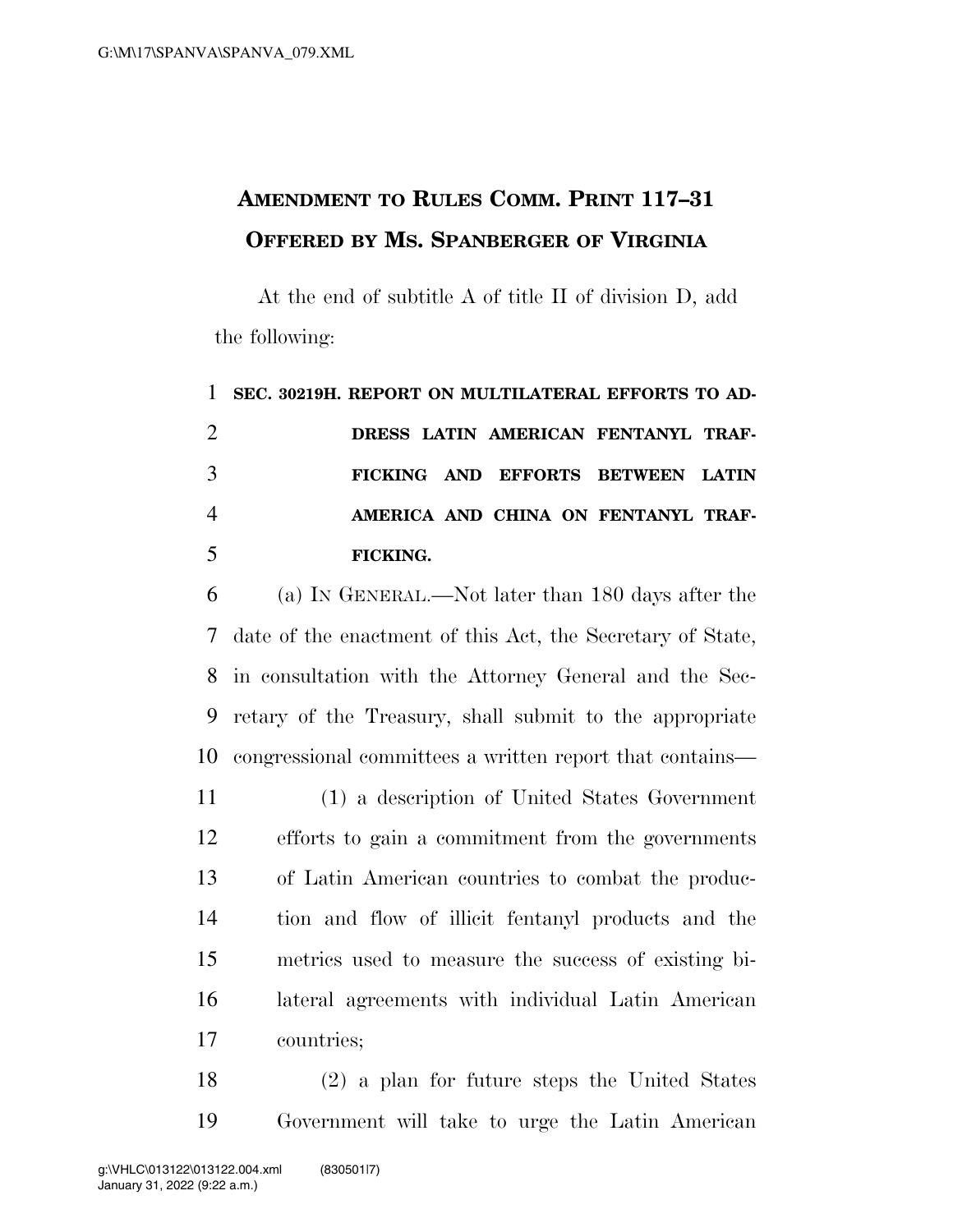governments to combat illicit fentanyl production and trafficking originating in their respective coun-tries;

 (3) a description of efforts between China and Latin American countries to combat the production and flow of illicit fentanyl products originating in China and Latin America;

 (4) a description of United States Government efforts to urge China and Latin American countries to detect and deter the financing of the production and flow of illicit fentanyl products originating in China and Latin America, to trace the proceeds of their sale, and to combat related corruption; and

 (5) a plan for future steps the United States Government will take to urge the Latin American governments and Chinese Government to address transnational criminal organizations and combat il- licit fentanyl production and trafficking originating in their respective countries.

 (b) FORM OF REPORT.—The report required by sub- section (a) shall be submitted in unclassified form with a classified annex.

 (c) APPROPRIATE CONGRESSIONAL COMMITTEES DE- FINED.—In this section, the term ''appropriate congres-sional committees'' means